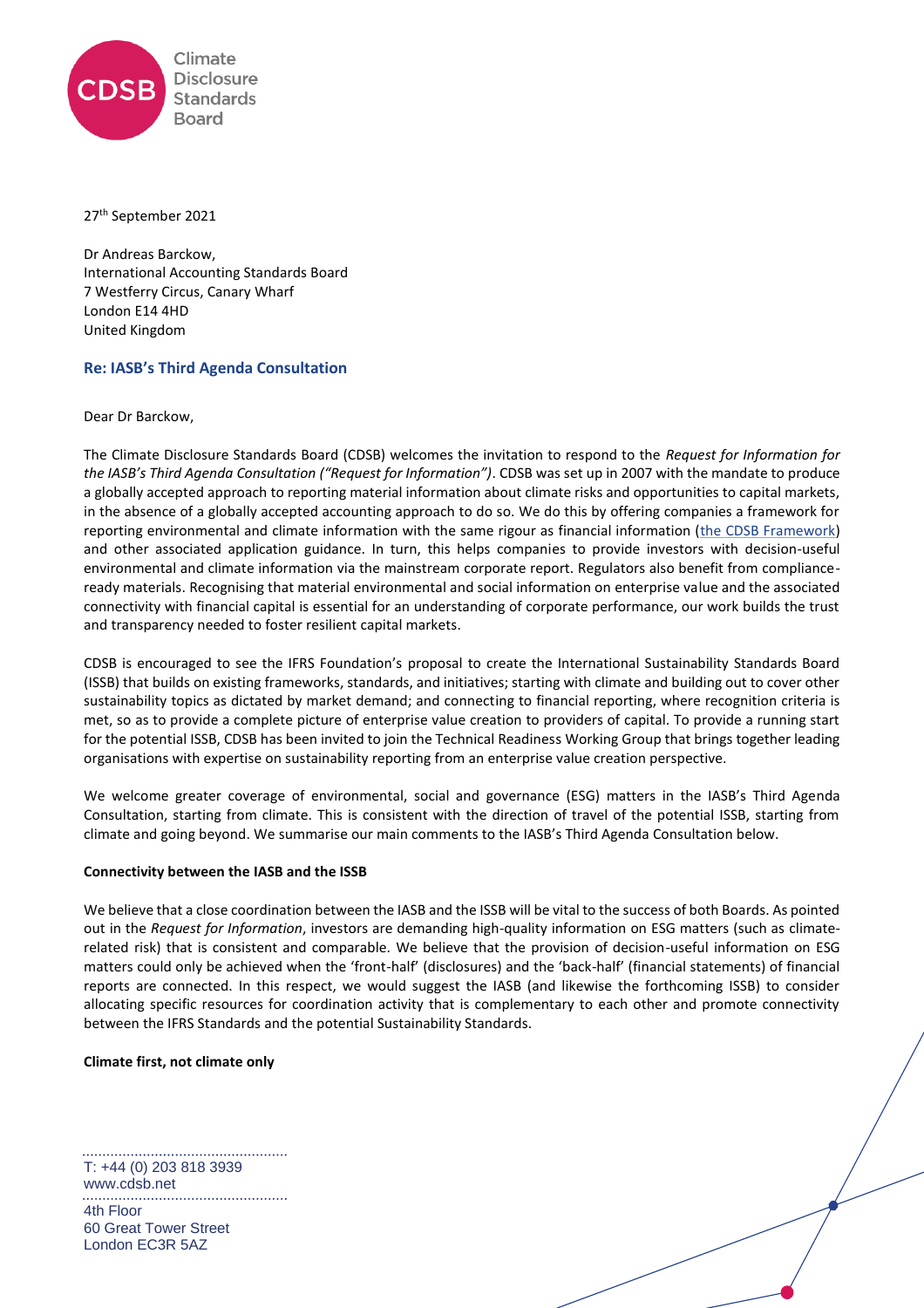We are encouraged to see greater consideration of topics on climate-related matters, including *Climate-related risks* and *Pollutant pricing mechanisms*. These projects will meet the urgent needs of capital market participants for assessing entities' exposure to climate-related risks. However, we believe there are numerous ESG matters, apart from climate, that remain to be 'off-balance-sheet'. The IFRS Standards, from our perspective, addresses the full breadth of ESG and other emerging risks which are important to investors and pervasive across capital markets. In this respect, we would encourage the IASB to go a step further and consider exploring the effects a broader spectrum of ESG matters on entities' financial position and performance, and appropriate Standard development to ensure consistent, clear, and comparable disclosure.

Please find our responses to the questions in Appendix 1 attached to this letter. If you have any further questions on our response or for support in your endeavours, please do not hesitate to contact me or our Technical Director, Ravi Abeywardana [\(Ravi.Abeywardana@cdsb.net\)](mailto:Ravi.Abeywardana@cdsb.net) if we can be of further assistance.

Yours sincerely,

**Mardi McBrien** Managing Director, Climate Disclosure Standards Board (CDSB)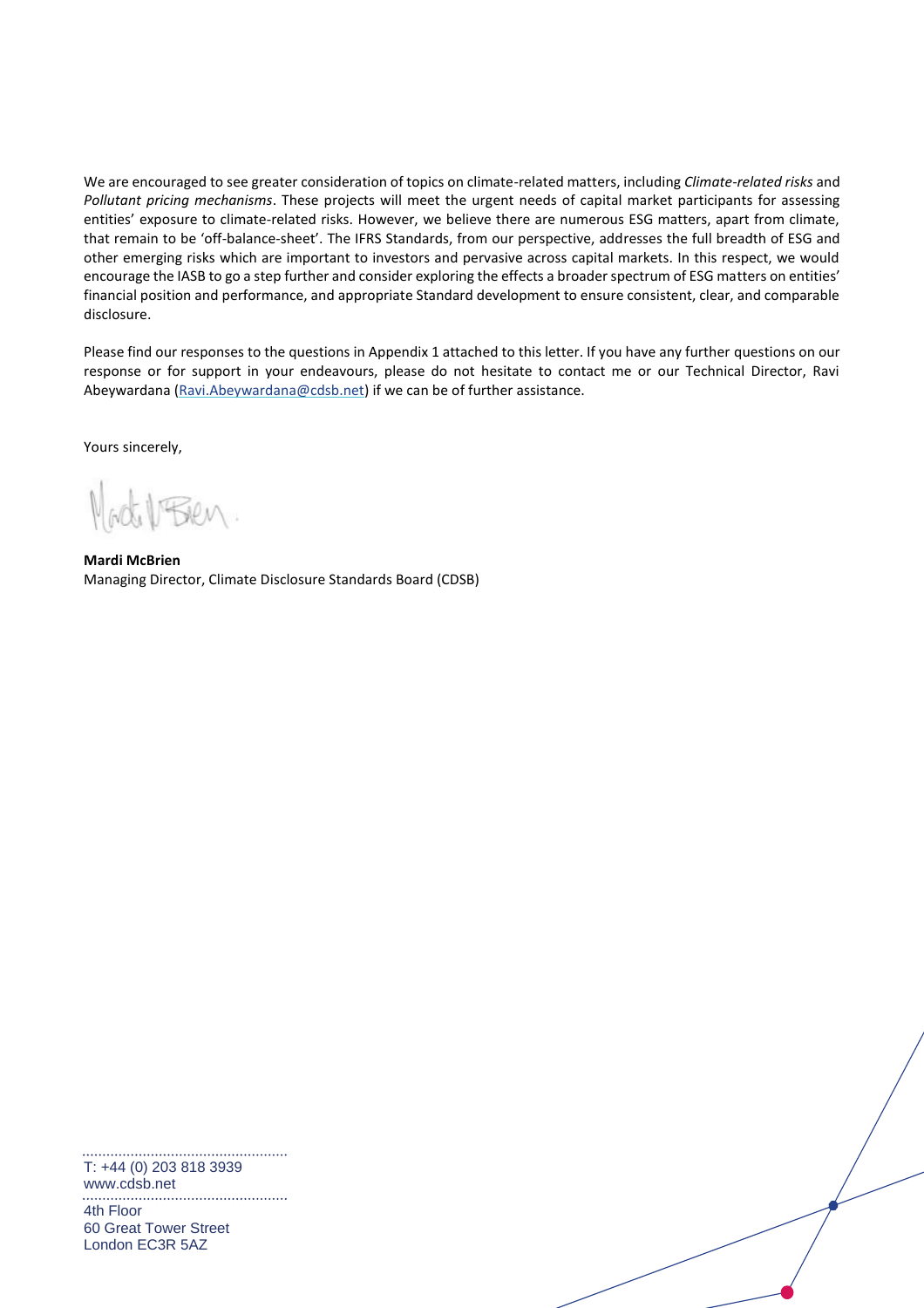# *Appendix 1. CDSB Responses to Consultation Questions*

## **Question 1 — Strategic direction and balance of the Board's activities**

**(a) Should the Board increase, leave unchanged or decrease its current level of focus for each main activity? Why or why not? You can also specify the types of work within each main activity that the Board should increase or decrease, including your reasons for such changes.** 

### **(b) Should the Board undertake any other activities within the current scope of its work?**

We broadly agree with the level of focus for the IASB's current main activities. However, we believe that the IASB should consider allocating resources to a new activity, namely coordination with the International Sustainability Standards Board (ISSB). We believe that coordination of the IASB with the ISSB will be critical to the success of the IFRS Foundation, and both the IASB's and the future ISSB's standard-setting activities. Likewise, we believe that the ISSB's input will be vital to IASB's future projects which are specified in the *Request for Information*, such as *Climate-related risks* and *Pollutant pricing mechanisms*. More broadly, we believe that a formal coordination mechanism between the IASB and ISSB would ensure a coherent and connected financial reporting standard-setting when it comes to enterprise value.

# **Question 2 — Criteria for assessing the priority of financial reporting issues that could be added to the Board's work plan**

### **(a) Do you think the Board has identified the right criteria to use? Why or why not?**

### **(b) Should the Board consider any other criteria? If so, what additional criteria should be considered and why?**

We fully agree with the criteria that is proposed for assessing the priority of financial reporting issues to be added to the IASB's work plan.

### **Question 3 — Financial reporting issues that could be added to the Board's work plan**

## **(a) What priority would you give each of the potential projects described in Appendix B—high, medium, or low considering the Board's capacity to add financial reporting issues to its work plan for 2022 to 2026 (see paragraphs 27–28)?**

We would like to offer our opinion on potential projects which are most closely related to our area of expertise, including *Climate-related risks* and *Pollutant pricing mechanisms.* Additionally, we would also like to offer some comments on their interactions with other potential projects, including *Going concern* and *Intangible assets.* In our view, these four projects (*Climate-related risks, Pollutant pricing mechanisms, Going concern,* and *Intangible assets*) should be assigned **HIGH PRIORITY**.

We welcome the consideration of *Climate-related risks* into the IASB's workplan. We would assign **HIGH PRIORITY** to this project because we believe that this project has the potential to enhance the overall usefulness of financial reporting given the pervasive nature of climate-related risks. Despite the increasing level of quality of climate-related disclosures in recent times, there is currently no clear signal for investors to assess the effects of climate-related risks on entities' financial statements. The integration of climate-related risks into the financial statements would complement climate-related disclosure in assisting investors' decision making.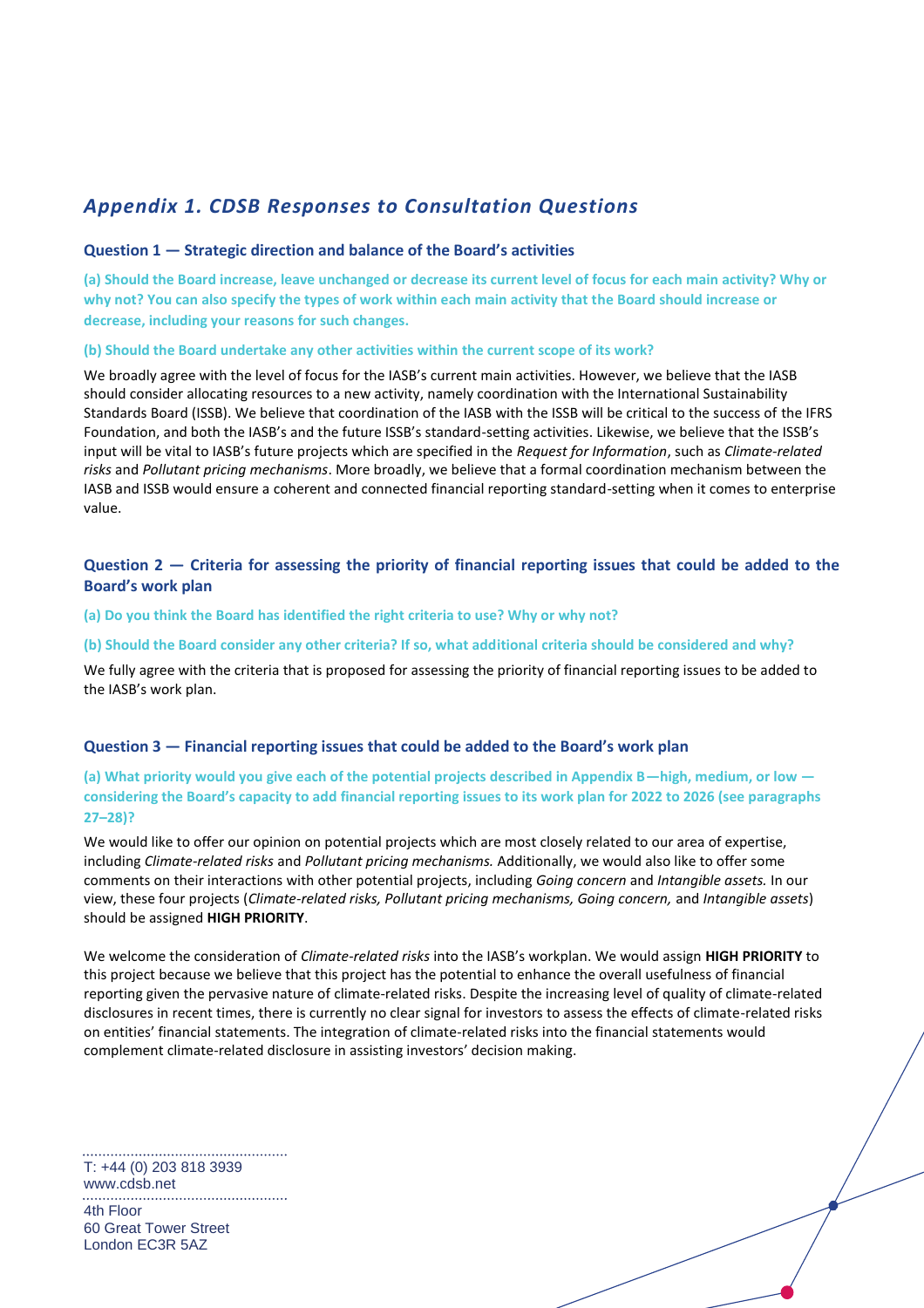We fully support the consideration to amend IAS 1 *(Presentation of Financial Statements)* and IAS 36 *(Impairment of Assets)* to better reflect entities' exposure to climate-related risks. But, as outlined in the IASB's educational materials, climate-related risks are prevalent issues and, therefore are already captured within the current IFRS Standards. Yet, in practice, the number of companies considering climate-related risks and recognising their effects on their financial statements is very low (only 4% of FSTE 250 in 2020 according to a [recent report](https://www.clientearth.org/latest/documents/accountability-emergency-a-review-of-uk-listed-companies-climate-change-related-reporting-2019-20/) by ClientEarth and under 30% of world's biggest corporate emitters failed to disclose the effects of climate risk in 2020 financial statements per a [recent](https://carbontracker.org/reports/flying-blind-the-glaring-absence-of-climate-risks-in-financial-reporting/)  [report](https://carbontracker.org/reports/flying-blind-the-glaring-absence-of-climate-risks-in-financial-reporting/) by the Carbon Tracker Initiative). Therefore, a clear and obvious way to better reflect climate-related risks in entities' financial position and performance is to consider their effects within the scope of existing IFRS Accounting Standards. To encourage preparers, we would suggest the IASB to consider issuing a more authoritative and comprehensive guidance that could be modelled after, for instance, the CDSB's *[Accounting](https://www.cdsb.net/climateaccounting) for Climate* guidance (which have been specifically designed to build on the IASB and IFRS Foundation's educational material).

In developing the *Accounting for Climate* guidance (for which we will be publishing further supplementary papers in the coming months considering additional relevant accounting standards), we have identified a few areas where preparers may face difficulty in considering climate-related matters:

- Clarity in how financial instruments such as green bonds, which contain contractual features which did not exist widely in the market when IFRS 9 *(Financial Instruments)* was introduced, should be accounted for. We acknowledge that this is under examination by the IASB as part of its post-implementation review of IFRS 9.
- Currently, under IFRS 13 *(Fair Value Measurement)*, where assets are traded in an active market and transactions take place with sufficient frequency and volume for pricing information to be provided on an ongoing basis, such inputs should be used. However, there may be a potential systemic risk given the limited climate-risk related information in the market and a lack of standard in measuring climate-related risks in the market. As a result, market pricing may not sufficiently and appropriately take into account climate risks, which is a particular problem for Level 1 assets, where no climate-related adjustment factor or overlay would be expected. Preparers and valuers would benefit from additional clarity and guidance for considering such climate-related risks in valuations, where they might not be currently.

We also welcome the consideration of *Pollutant pricing mechanisms* into the IASB's workplan. We would assign **HIGH PRIORITY** to this project because we believe that a true and fair reflection of the effects of pollutant pricing mechanisms on entities' financial statements is vital in supporting the transition to a net-zero future. We believe that a clear and consistent approach for pollutant pricing mechanisms will enhance the efficiency of not only well-established mechanisms (e.g. EU Emissions Trading Scheme), but also recently established supporting mechanisms (e.g. EU Carbon Border Adjustment Mechanism) and emerging voluntary carbon markets which are quickly increasing in importance and stature (see the work of the [Taskforce on Scaling Voluntary Carbon Markets\)](https://www.iif.com/tsvcm). With this regard, we would advise the IASB to consider developing a consistent and comparable approach that can span across various types of pollutant pricing mechanisms.

Additionally, we would also like to flag the potential interactions of the above projects with other potential projects. In line with the IASB's educational material on the matter, we believe that the pervasive nature of climate-related risks could present material uncertainties that, in some circumstances, could raise significant doubt about the *Going Concern*  of a company over the foreseeable future. With this regard, we fully support further development of enhanced requirements for assessing and disclosure of the going concern assumption. We believe that this will completement the future work of the ISSB which is intended to provide a transparent approach for reporting the effects of environmental, social and governance (ESG) risks and opportunities which are material to investors. Therefore, we would assign **HIGH PRIORITY** to this project.

Lastly, *Intangible assets* is also critical from an ESG perspective especially because the IFRS Accounting Standards currently do not require the disclosure of key resources and relationships which may significantly contribute to